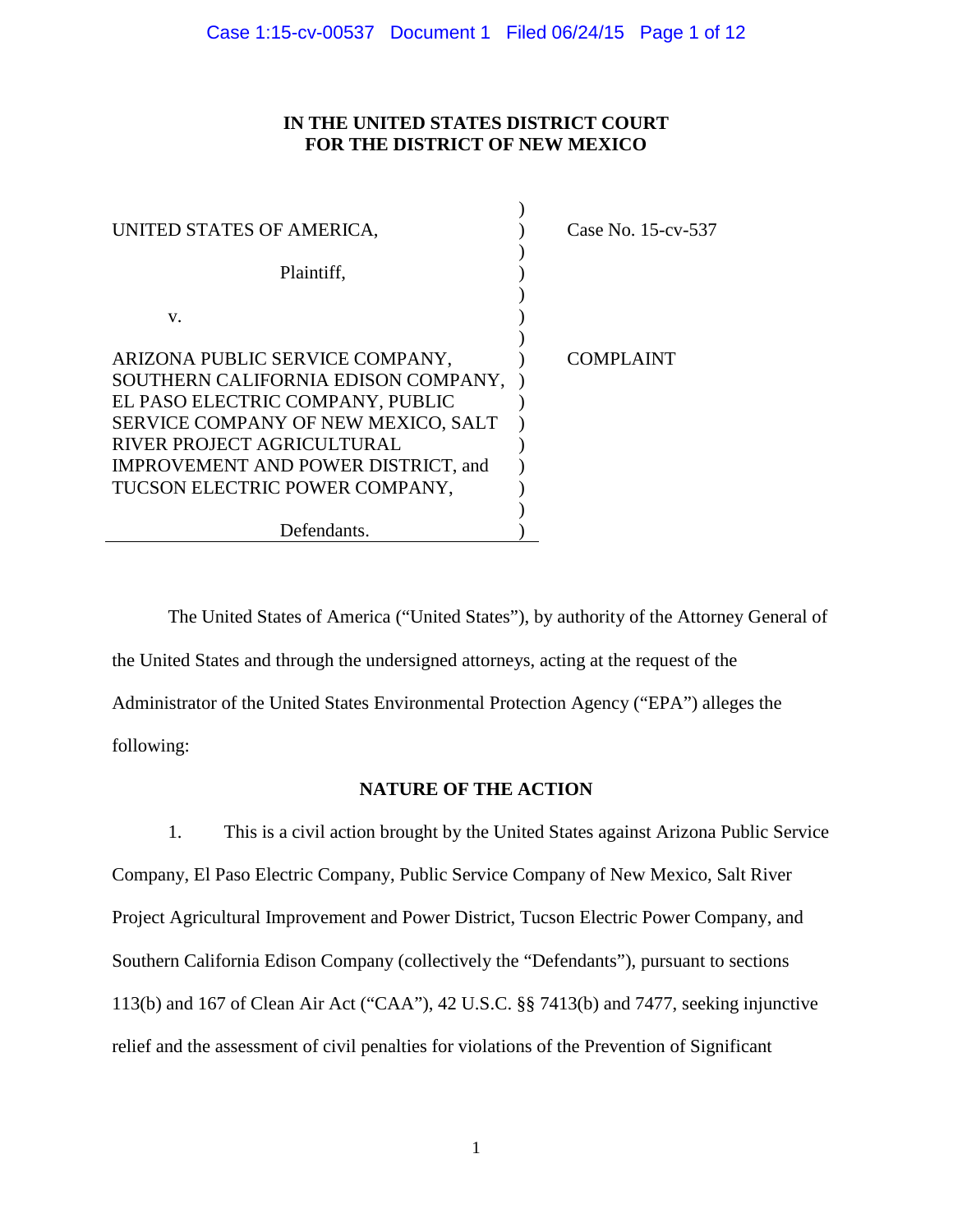#### Case 1:15-cv-00537 Document 1 Filed 06/24/15 Page 2 of 12

Deterioration ("PSD") provisions of the Act, 42 U.S.C. §§ 7470-7492, and the regulations promulgated thereunder.

2. Defendants modified, and thereafter operated, certain coal-fired electric generating units at the Four Corners Power Plant located near Shiprock, New Mexico, without first obtaining appropriate permits authorizing the modifications and subsequent operation of the units, and without installing and employing the best available control technology ("BACT") to control emissions of sulfur dioxide (" $SO_2$ ") and/or nitrogen oxides ("NOx"), as required by the Act and applicable regulations.

3. The Four Corners Power Plant is located within the boundaries of the Navajo Nation.

4. As a result of the operation of the unlawfully modified coal-fired electricity generating units following these unpermitted modifications, unlawful amounts of  $SO_2$ ,  $NOx$ , and/or particulate matter ("PM") pollution each year have been, and still are being, released into the atmosphere.

#### **JURISDICTION AND VENUE**

5. This Court has jurisdiction over the subject matter of this action pursuant to Sections 113(b) and 167 of the CAA, 42 U.S.C. §§ 7413(b) and 7477, and pursuant to 28 U.S.C. §§ 1331, 1345, and 1355.

6. Venue is proper in this District pursuant to Section 113(b) of the CAA, 42 U.S.C. § 7413(b), and 28 U.S.C. §§ 1391(b) and 1395(a), because the violations that are the subject of this Complaint occurred and are occurring in the part of the Navajo Nation that is within this District.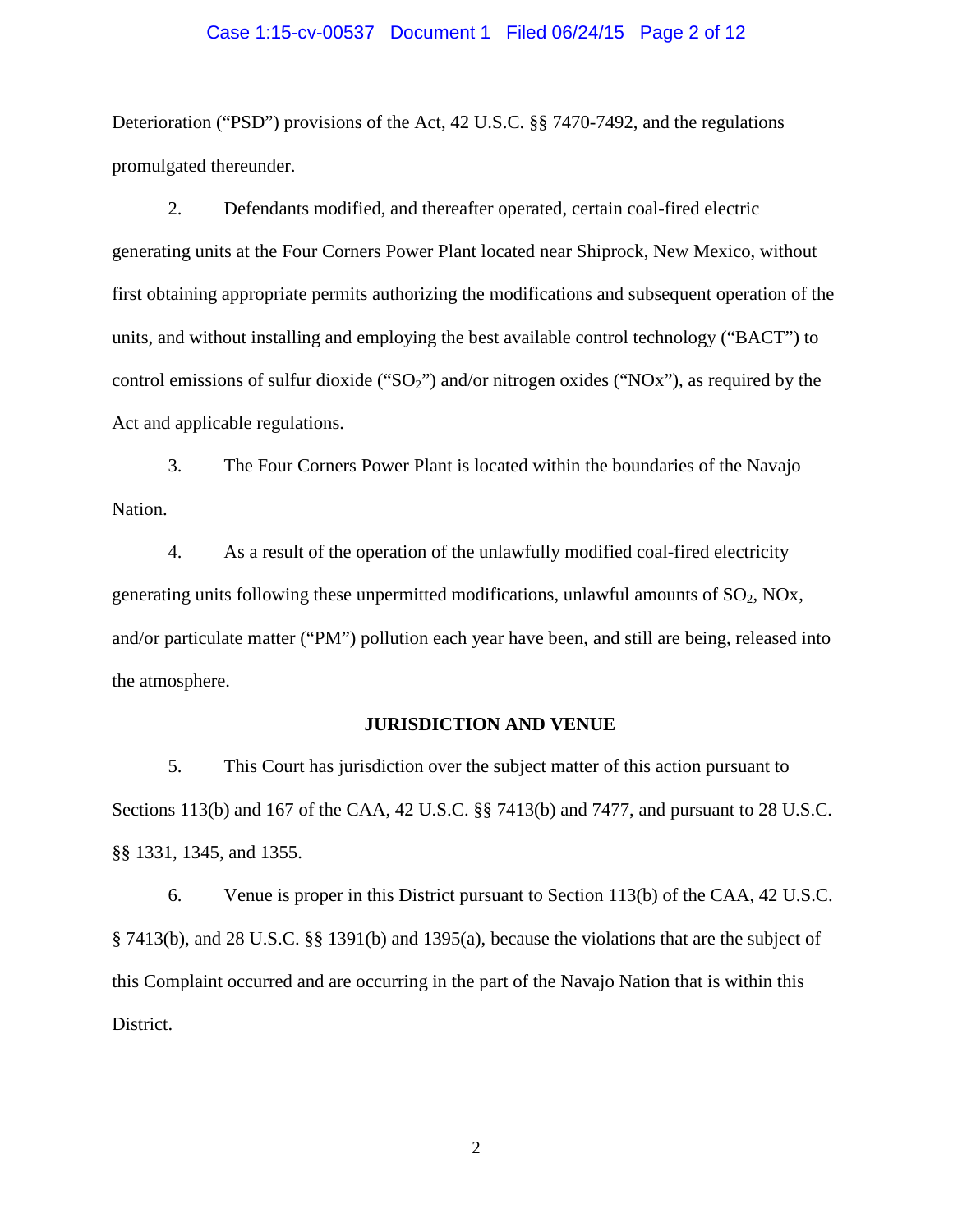#### **NOTICE**

7. Notice of the commencement of this action has been given to the State of New Mexico as required under Section 113(b) of the CAA, 42 U.S.C. § 7413(b).

### **AUTHORITY**

8. Authority to bring this action is vested in the Attorney General of the United States by CAA Section 305, 42 U.S.C. § 7605, and pursuant to 28 U.S.C. §§ 516 and 519.

#### **THE DEFENDANTS**

9. Defendant Arizona Public Service Company is headquartered in Arizona, and is the operator and a co-owner of the Four Corners Power Plant, located on the Navajo Nation near Shiprock, New Mexico.

10. Defendant El Paso Electric Company is headquartered in Texas, and is a coowner of the Four Corners Power Plant.

11. Defendant Public Service Company of New Mexico is headquartered in New Mexico, and is a co-owner of the Four Corners Power Plant.

12. Defendant Salt River Project Agricultural Improvement and Power District is a political subdivision of the State of Arizona, and is a co-owner of the Four Corners Power Plant.

13. Defendant Southern California Edison Company is headquartered in California, and was until December 30, 2013, a co-owner of the Four Corners Power Plant.

14. Defendant Tucson Electric Power Company is headquartered in Arizona, and is a co-owner of the Four Corners Power Plant.

15. Each Defendant is a "person" within the meaning of Section 302(e), 42 U.S.C. § 7602(e) of the CAA.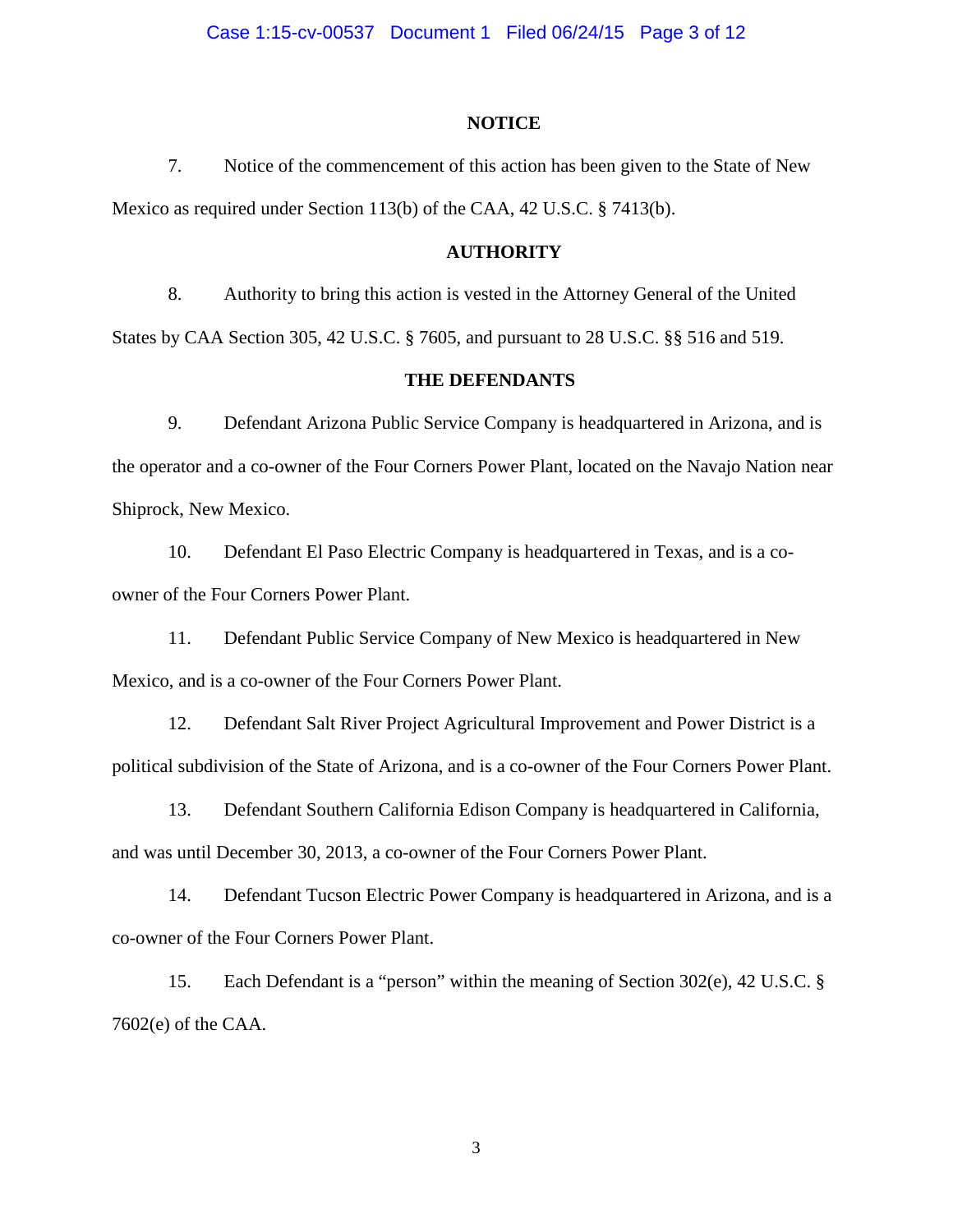## **STATUTORY AND REGULATORY BACKGROUND**

16. The CAA is designed to protect and enhance the quality of the nation's air and to promote the public health and welfare and the productive capacity of its population. Section 101(b)(1) of the CAA, 42 U.S.C. § 7401(b)(1).

#### *National Ambient Air Quality Standards*

17. Section 109 of the CAA, 42 U.S.C. § 7409, requires the Administrator of EPA to promulgate regulations establishing primary and secondary national ambient air quality standards ("NAAQS") for those air pollutants ("criteria pollutants") for which air quality criteria have been issued pursuant to Section 108 of the CAA, 42 U.S.C. § 7408. The primary NAAQS are set to be adequate to protect the public health with an adequate margin of safety, and the secondary NAAQS are set to be adequate to protect the public welfare from any known or anticipated adverse effects associated with the presence of the air pollutant in the ambient air.

18. An area that meets the NAAQS for a particular pollutant is termed an "attainment" area. An area that does not meet the NAAQS is a "nonattainment" area. An area that cannot be classified due to insufficient data is "unclassifiable." At all times relevant to the violations alleged in this action, the Four Corners Power Plant has been located in an area that has been designated as being in attainment with the NAAQS for  $NO<sub>x</sub>$  and  $SO<sub>2</sub>$ .

#### *Prevention of Significant Deterioration Requirements*

19. Part C of Title I of the CAA, 42 U.S.C. §§ 7470-7492, contains requirements for the prevention of significant deterioration of air quality in those areas designated as either in attainment or unclassifiable for purposes of meeting the NAAQS. These requirements are designed to protect public health and welfare, to assure that economic growth will occur in a manner consistent with the preservation of existing clean air resources, and to assure that any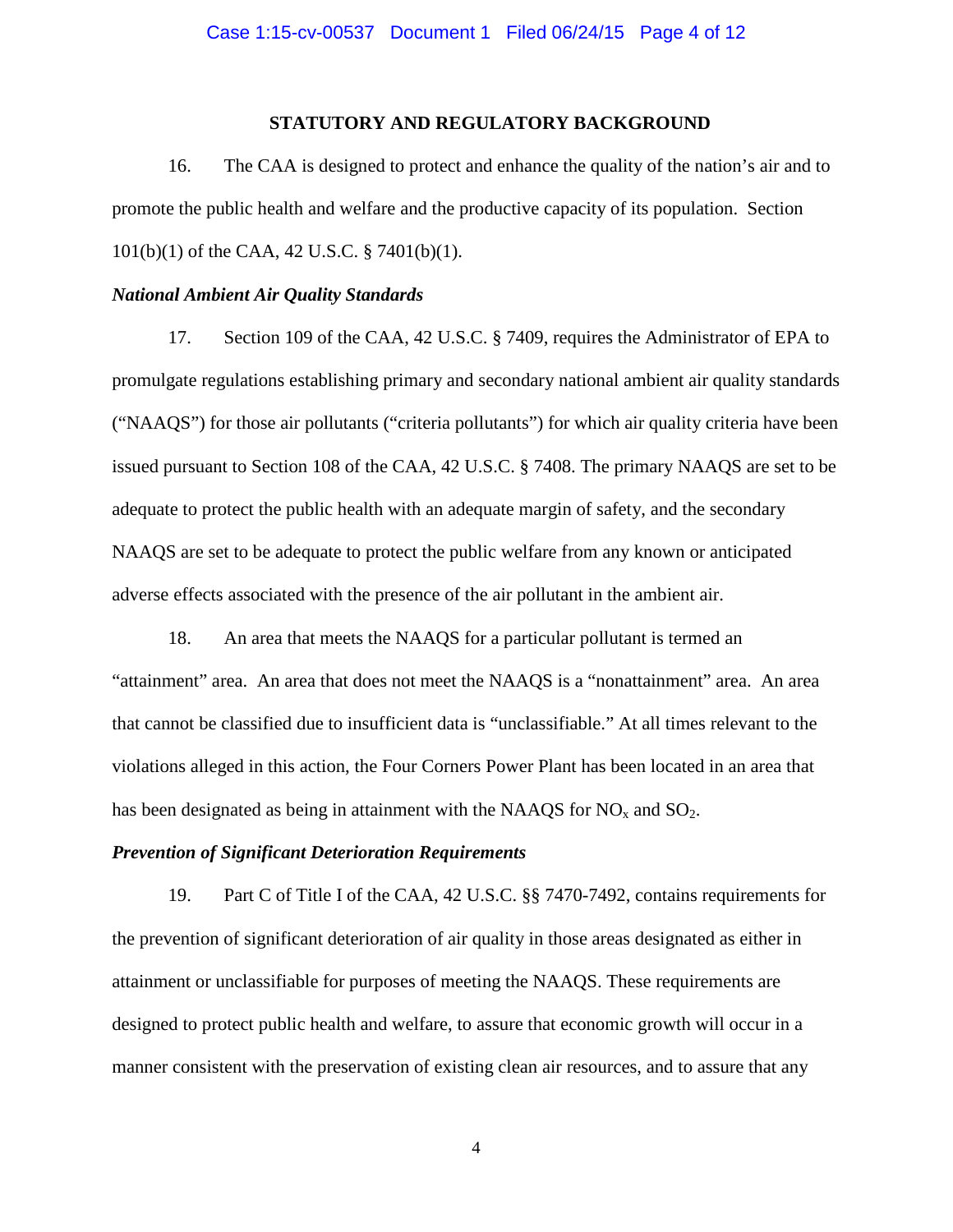#### Case 1:15-cv-00537 Document 1 Filed 06/24/15 Page 5 of 12

decision to permit increased air pollution is made only after careful evaluation of all the consequences of such a decision and after adequate opportunities for public participation in the decision making process. These provisions are referred to collectively as the "PSD" program, which is part of the overall New Source Review ("NSR") program. The NSR program also includes requirements for areas designated as being in nonattainment with the NAAQS standards, known as the Nonattainment NSR program, which is set forth at Part D of the Title I of the Act, 42 U.S.C. §§ 7501-7515.

20. As part of the PSD program, Section 165(a) of the Act, 42 U.S.C. § 7475(a), among other things, prohibits the construction and operation of a "major emitting facility" in an area designated as attainment or unclassifiable unless a permit has been issued that comports with the requirements of Section [1](#page-4-0)65 and the facility is subject to  $BACT<sup>1</sup>$  for each pollutant subject to regulation under the Act that is emitted from the facility. Section 169(1) of the CAA, 42 U.S.C. § 7479(1), designates fossil fuel fired steam electric plants of more than two hundred and fifty million British thermal units ("BTUs") per hour heat input and that emit or have the potential to emit one hundred tons per year or more of any regulated pollutant to be "major emitting facilities."

21. Section  $169(2)(c)$  of the CAA, 42 U.S.C. § 7479(2)(C), defines "construction" as including "modification" (as defined in Section 111(a) of the CAA). "Modification" is defined in

<span id="page-4-0"></span><sup>&</sup>lt;sup>1</sup> Section 169(3) of the Act, 42 U.S.C.  $\S$  7479(3) defines BACT, in pertinent part, as "an emission limitation based on the maximum degree of reduction of each pollutant subject to regulation under this chapter emitted from or which results from any major emitting facility which the permitting authority, on a case-by-case basis, taking into account energy, environmental, and economic impacts and other costs, determines if it is achievable for such facility . . . ."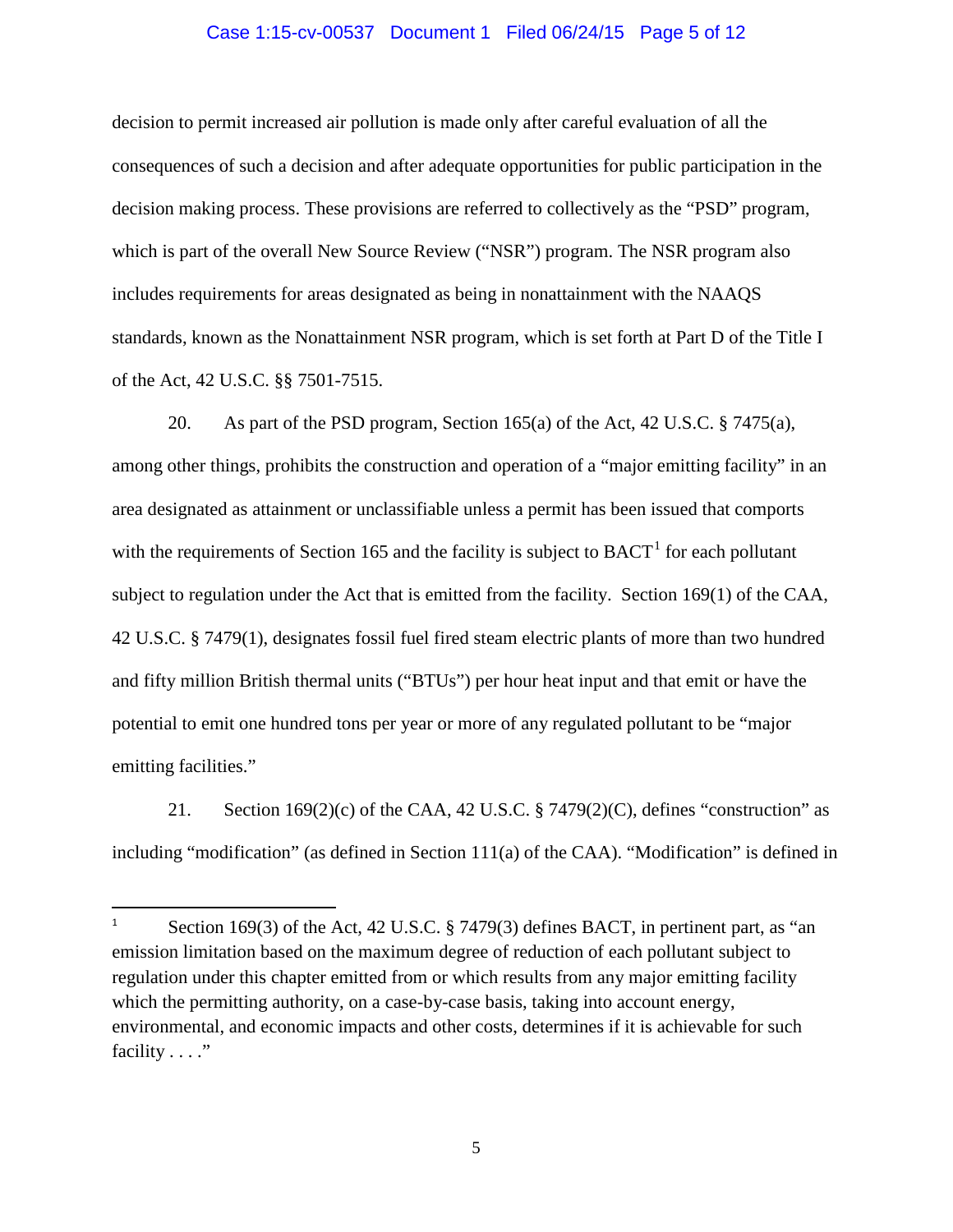#### Case 1:15-cv-00537 Document 1 Filed 06/24/15 Page 6 of 12

Section 111(a) of the CAA, 42 U.S.C. § 7411(a)(4), to be "any physical change in, or change in the method of operation of, a stationary source which increases the amount of any air pollutant emitted by such source or which results in the emission of any air pollutant not previously emitted."

22. Pursuant to Section 110 of the CAA, 42 U.S.C. § 7410, each State must adopt and submit to EPA for approval a State Implementation Plan ("SIP") that includes, among other things, regulations to prevent the significant deterioration of air quality under Sections 161-165 of the CAA, 42 U.S.C. §§ 7471-7475.

23. If a state does not have a PSD program that has been approved by EPA and incorporated into the SIP, the federal PSD regulations set forth at 40 C.F.R. § 52.21 are incorporated by reference into the SIP. 40 C.F.R. § 52.21(a).

24. The federal PSD regulations apply to Indian lands in the State of New Mexico. *See* 40 C.F.R. § 52.21(a); 45 Fed. Reg. 52,676, 52,741 (Aug. 7, 1980) (first incorporating the provisions of 40 C.F.R. § 52.21 into various SIPs, including New Mexico's SIP). In addition, the EPA regulations governing the State of New Mexico's PSD SIP provide that the "requirements of section 160 through 165 of the Clean Air Act are not met for federally designated Indian lands" such as the Navajo Nation, where the Four Corners Power Plant is located. 40 C.F.R. § 52.1634(b). Accordingly, the federal PSD regulations set forth at 40 C.F.R. § 52.21 apply to major emitting facilities in the Navajo Nation such as the Four Corners Power Plant. *See id.*

25. The applicable federal PSD regulations have at all relevant times prohibited construction of a "major modification" without, among other things, obtaining a PSD permit, undergoing a BACT determination, and applying BACT pursuant to such determination for each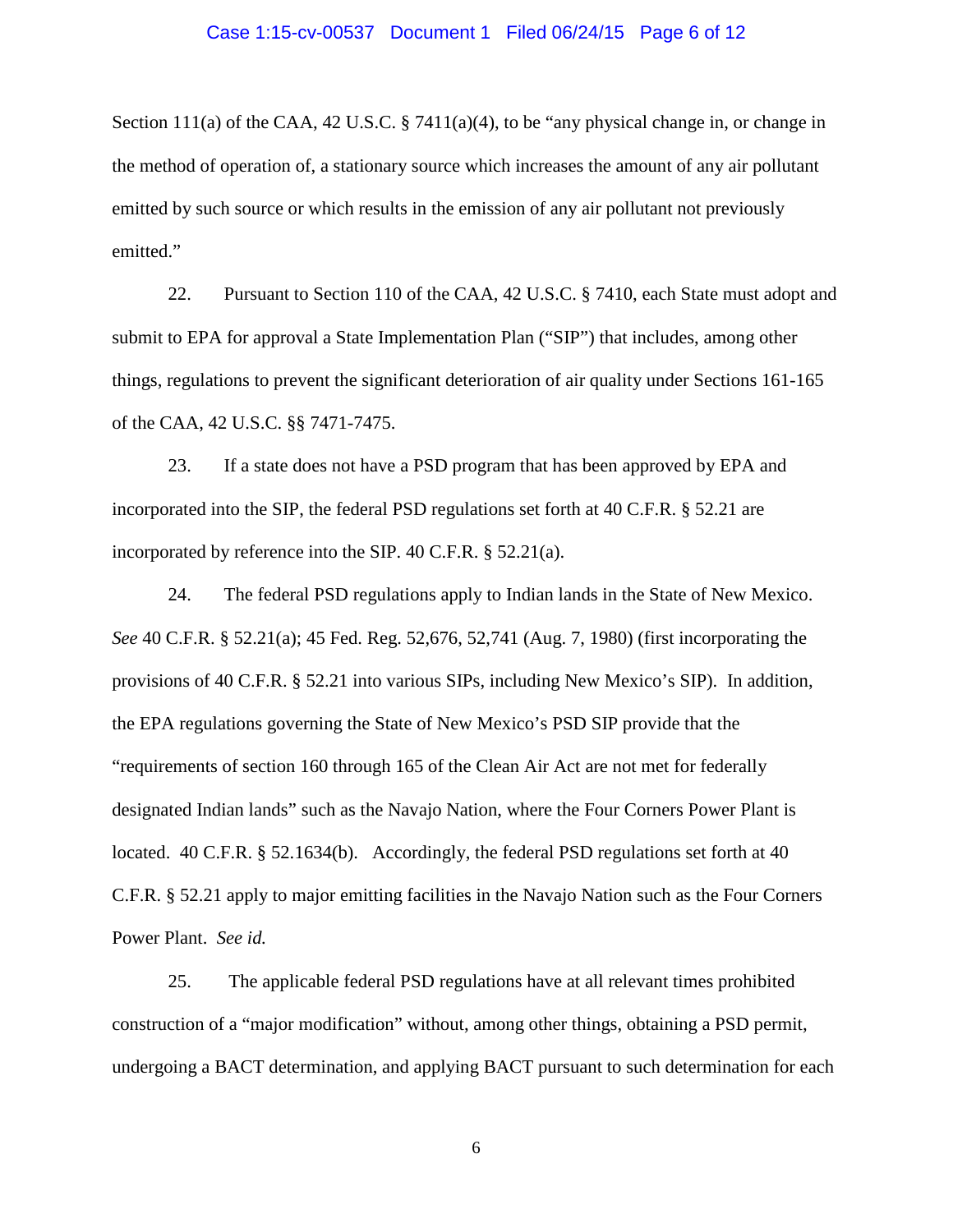#### Case 1:15-cv-00537 Document 1 Filed 06/24/15 Page 7 of 12

relevant pollutant. The definitions contained in the PSD regulations have at all relevant times defined "major modification" to include "any physical change in or change in the method of operation" of a major stationary source that would result in a significant net emissions increase of a regulated pollutant. 40 C.F.R.  $\S 52.21(b)(2)(i)$ . "Significant" means a rate of emissions that would equal or exceed any of the following rates for the following pollutants:  $NO<sub>x</sub>$ , 40 tons per year;  $SO_2$ , 40 tons per year. 40 C.F.R. § 52.21(b)(23)(i). Effective July 15, 2008, a "significant" increase in  $SO_2$  is also regulated as a precursor to fine particulate matter (" $PM_{2.5}$ "). *See* 73 Fed. Reg. 28,321, 28,327, 333-34 (May 16, 2008).

#### **ENFORCEMENT PROVISIONS**

26. Section 113(a) of the CAA, 42 U.S.C. § 7413(a), provides that the Administrator of the EPA may bring a civil action in accordance with Section 113(b) of the CAA whenever, on the basis of any information available, the Administrator finds that any person has violated or is in violation of any other requirement or prohibition of, *inter alia*, the PSD requirements of the CAA, or any rule or permit issued thereunder.

27. Section 113(b) of the CAA, 42 U.S.C. § 7413(b), authorizes the Administrator of the EPA to initiate a judicial enforcement action for a permanent or temporary injunction, and/or for a civil penalty of up to \$25,000 per day for each violation occurring before January 31, 1997; \$27,500 per day for each violation occurring on or after January 31, 1997; \$32,500 per day for each violation occurring after March 15, 2004; and \$37,500 per day for each violation occurring after January 12, 2009, pursuant to the Federal Civil Penalties Inflation Adjustment Act of 1990, 28 U.S.C. § 2461, as amended by 31 U.S.C. § 3701, against any person whenever such person has violated, or is in violation of, among other things, the requirements or prohibitions described in the preceding paragraph.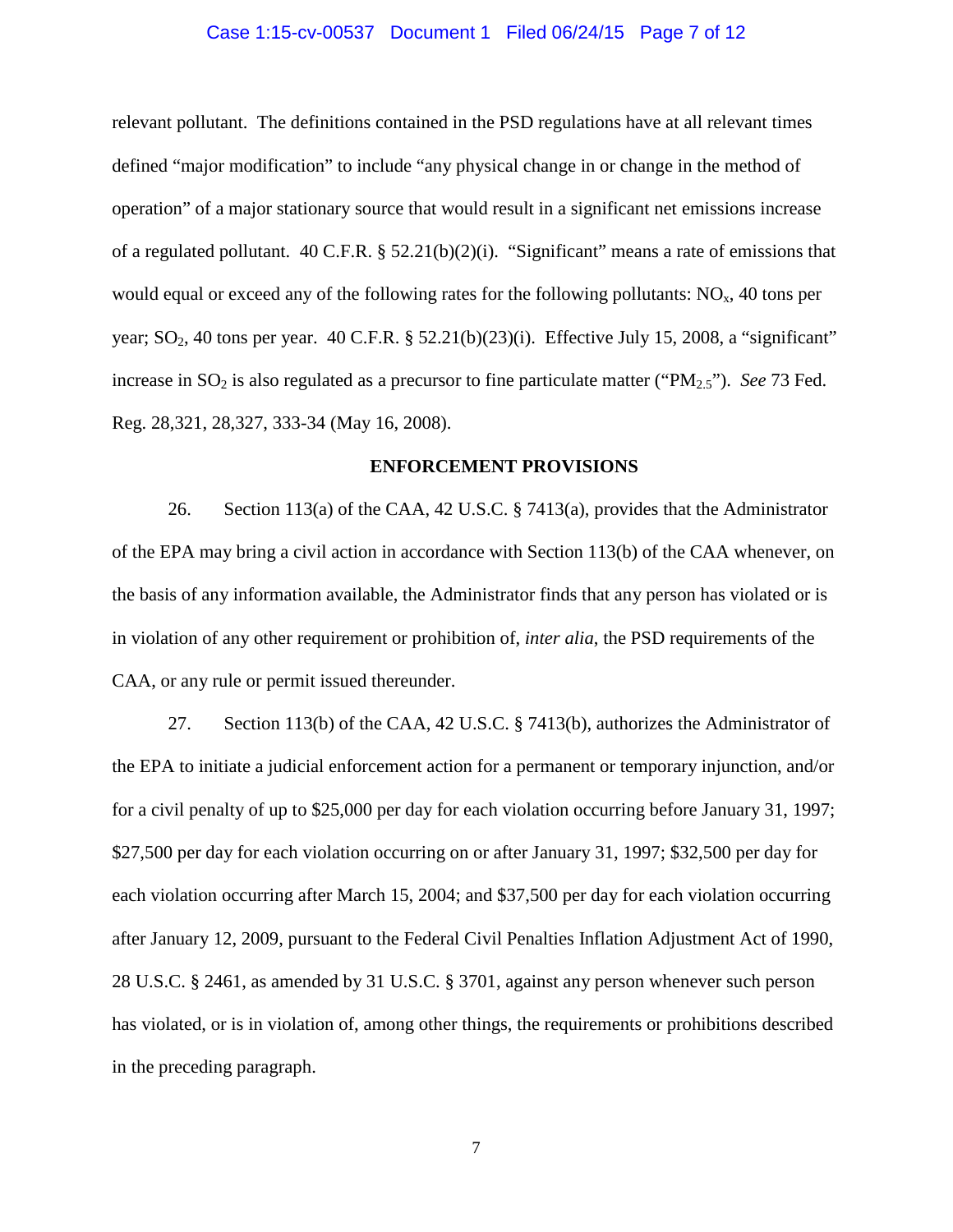#### Case 1:15-cv-00537 Document 1 Filed 06/24/15 Page 8 of 12

28. Section 167 of the CAA, 42 U.S.C. § 7477, authorizes the Administrator of the EPA to initiate an action for injunctive relief as necessary to prevent the construction, modification, or operation of a major emitting facility which does not conform to the PSD requirements in Part C of Title I of the CAA.

29. 40 C.F.R. § 52.23 provides, *inter alia*, that any failure by a person to comply with any provision of 40 C.F.R. Part 52 shall subject such person to an enforcement action pursuant to CAA Section 113, 42 U.S.C. § 7413.

#### **GENERAL ALLEGATIONS**

30. At all times pertinent to this civil action, Defendant Arizona Public Service Company has been an owner and operator of the Four Corners Power Plant.

31. At all times pertinent to this civil action, Defendant El Paso Electric Company has been a co-owner of the Four Corners Power Plant.

32. At all times pertinent to this civil action, Defendant Public Service Company of New Mexico has been a co-owner of the Four Corners Power Plant.

33. At all times pertinent to this civil action, Defendant Salt River Project Agricultural Improvement and Power District has been a co-owner of the Four Corners Power Plant.

34. At all times pertinent to this civil action, until December 30, 2013, Defendant Southern California Edison Company was a co-owner of the Four Corners Power Plant.

35. At all times pertinent to this civil action, Defendant Tucson Electric Power Company has been a co-owner of the Four Corners Power Plant.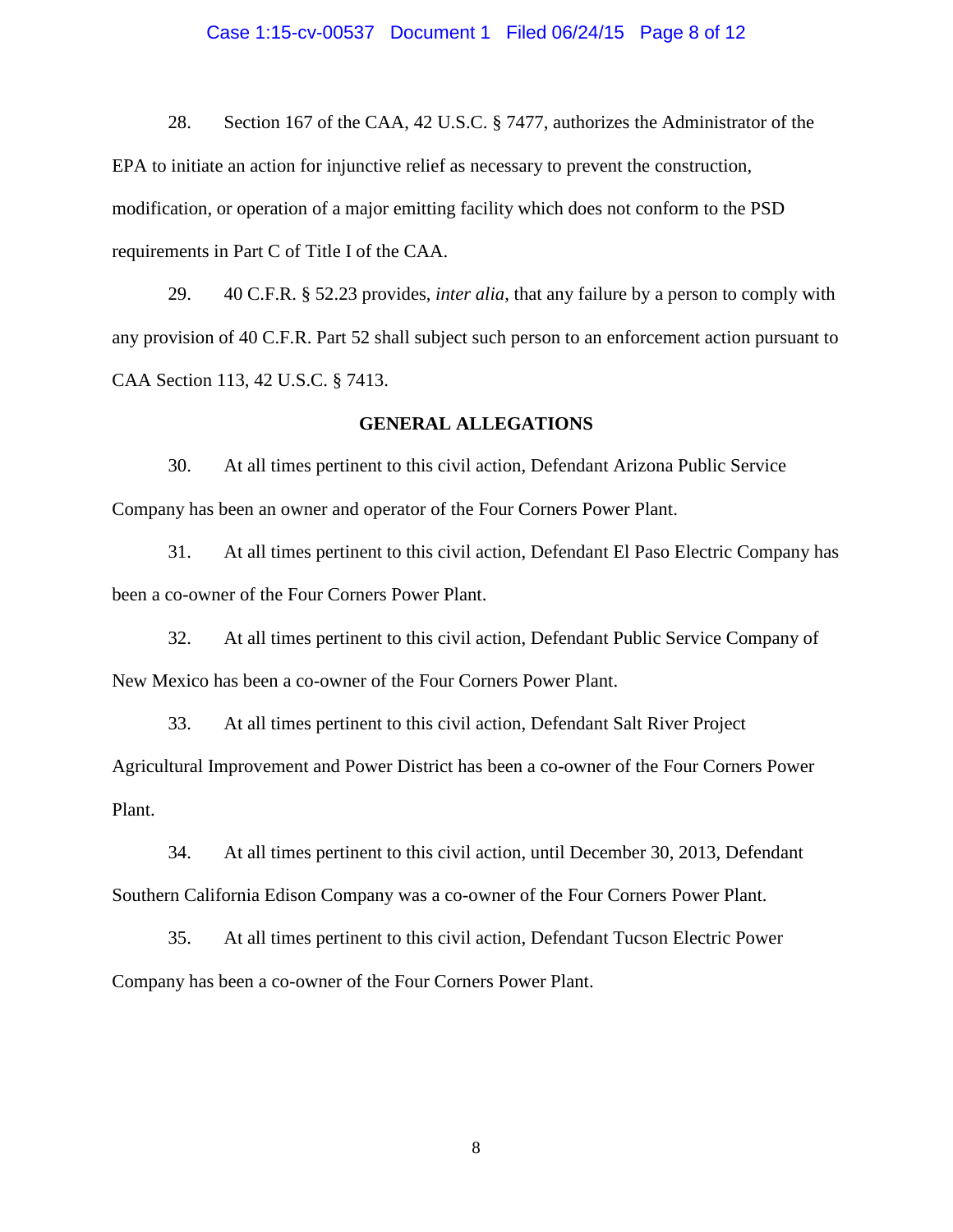#### Case 1:15-cv-00537 Document 1 Filed 06/24/15 Page 9 of 12

36. At all times pertinent to this civil action, the Four Corners Power Plant has been a "major emitting facility" and "major stationary source" within the meaning of the CAA and the PSD regulations for  $SO_2$  and  $NO<sub>x</sub>$ .

#### **FIRST CLAIM FOR RELIEF**

#### **(PSD Violations)**

37. Paragraphs 1 – 36 are realleged and incorporated herein by reference.

38. Defendants commenced construction of one or more major modifications, as defined in the CAA and implementing regulations, at the Four Corners Power Plant. Such major modifications included one or more physical changes or changes in the method of operation, including, but not necessarily limited to (1) the replacement of the pendant reheater and related upgrades at Unit 4 of the Four Corners Power Plant in 2007, and (2) the replacement of the pendant reheater and related upgrades at Unit 5 of the Four Corners Power Plant in 2008. Such modifications resulted in significant net emissions increases, as defined by the relevant PSD regulations, of  $NO<sub>x</sub>$  and/or  $SO<sub>2</sub>$ .

39. Defendants did not comply with the PSD requirements in the CAA and the applicable PSD regulations with respect to the units they modified. Among other things, Defendants failed to obtain PSD permits for the construction and operation of the modified units. Defendants did not undergo a BACT determination, and failed to install and operate BACT for the control of  $NO<sub>x</sub>$  and  $SO<sub>2</sub>$  pursuant to such determination, as required by the CAA and the applicable PSD regulations.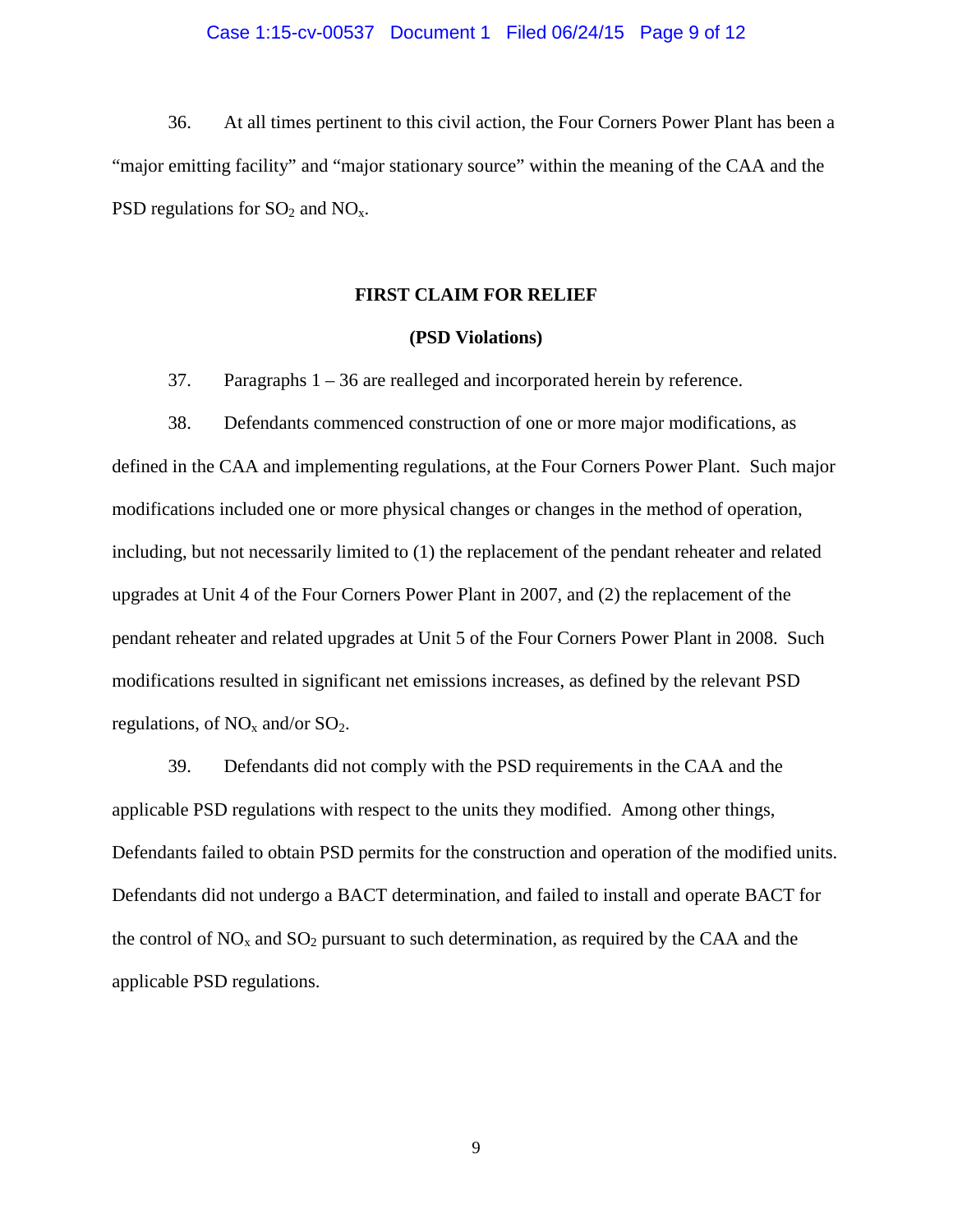#### Case 1:15-cv-00537 Document 1 Filed 06/24/15 Page 10 of 12

40. Defendants have violated and continue to violate Section 165(a) of the CAA, 42 U.S.C. § 7475(a) and the applicable PSD regulations. Unless restrained by an order of this Court, these and similar violations of the Act will continue.

41. As provided in Section 113(b) of the CAA, 42 U.S.C. § 7413(b), the violations set forth above subject Defendants to injunctive relief and civil penalties of up to \$32,500 for each day of violation occurring on or after March 15, 2004; and \$37,500 for each day of violation occurring on or after January 12, 2009, pursuant to the Federal Civil Penalties Inflation Adjustment Act of 1990, 28 U.S.C. § 2461, as amended by 31 U.S.C. § 3701.

#### **PRAYER FOR RELIEF**

WHEREFORE, based upon all the allegations set forth above, the United States requests that this Court:

1. Permanently enjoin Defendants from operating the Four Corners Power Plant, except in accordance with the CAA and any applicable regulatory requirements;

2. Order Defendants to apply for NSR permits that conform with the permitting requirements in effect at the time of the permitting action, for each pollutant in violation of the NSR requirements of the CAA;

3. Order Defendants to remedy their past violations by, among other things, requiring Defendants to install and operate BACT at the units subject to this action, for each pollutant in violation of the PSD requirements of the CAA;

4. Order Defendants to achieve, maintain, and demonstrate compliance with the CAA and applicable requirements established thereunder, including the PSD provisions described above;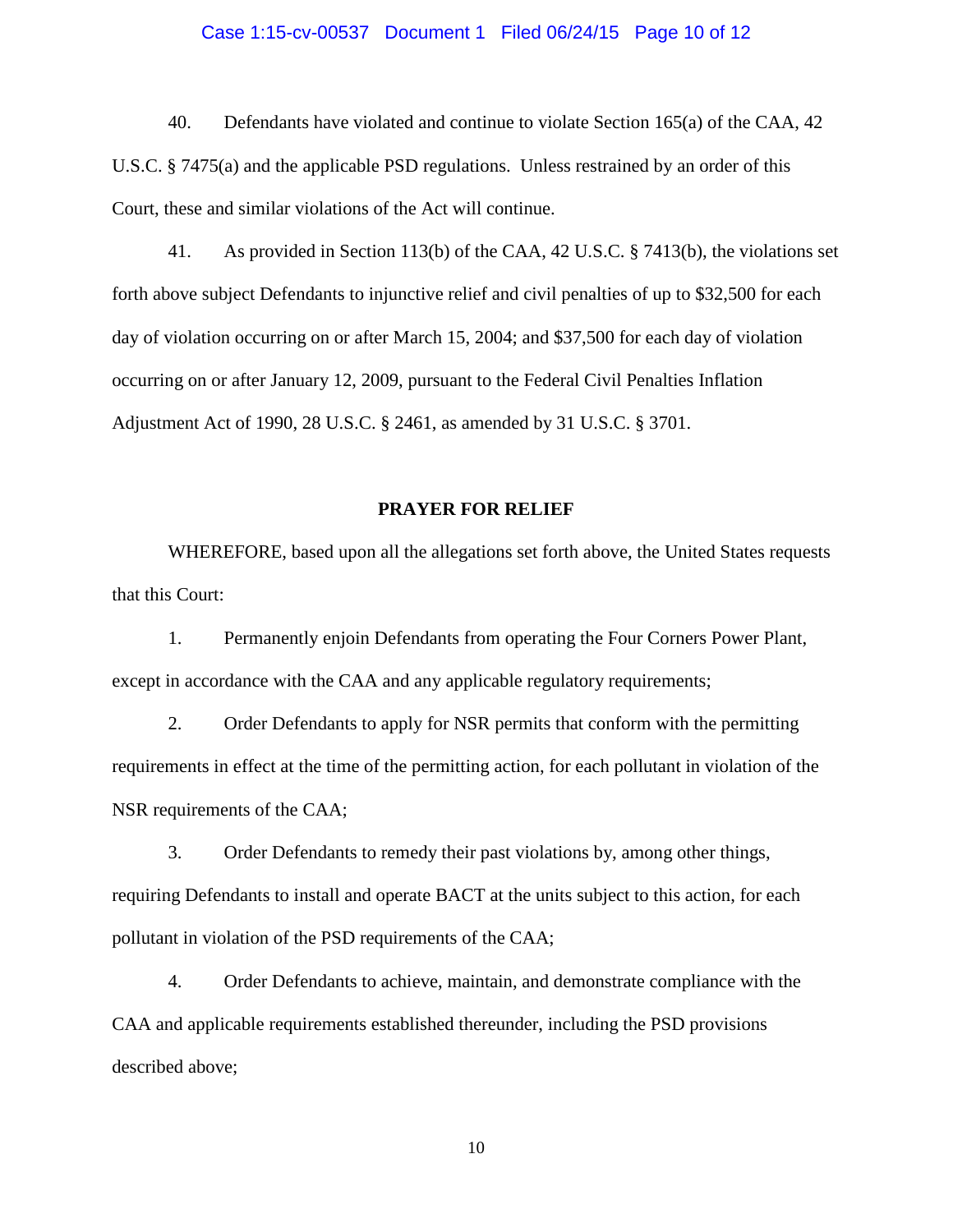#### Case 1:15-cv-00537 Document 1 Filed 06/24/15 Page 11 of 12

5. Order Defendants to conduct audits of their operations to determine if any additional modifications have occurred that would require them to meet NSR requirements, and report the results of these audits to the United States;

6. Order Defendants to take other appropriate actions to remedy, mitigate, and offset the harm to the public health and the environment caused by the violations of the CAA alleged above;

7. Assess a civil penalty against Defendants of up to \$32,500 per day for each violation of the Clean Air Act and applicable regulations occurring after March 15, 2004; and \$37,500 per day for each such violation occurring on or after January 12, 2009;

8. Award Plaintiff its costs of this action; and,

9. Grant other such relief as the Court deems just and proper.

Dated: June 24, 2015

Respectfully submitted,

FOR PLAINTIFF UNITED STATES OF AMERICA:

DAMON P. MARTINEZ UNITED STATES ATTORNEY

JOHN C. CRUDEN Assistant Attorney General Environment & Natural Resources Division

*/s/ Andrew A. Smith*\_\_\_\_\_\_\_\_\_\_\_\_\_\_

ANDREW A. SMITH Senior Attorney Environment & Natural Resources Division c/o United States Attorney's Office 201 Third Street, N.W., Suite 900 Albuquerque, New Mexico 87102 Telephone No: (505) 224-1468 [andrew.smith@usdoj.gov](mailto:andrew.smith@usdoj.gov)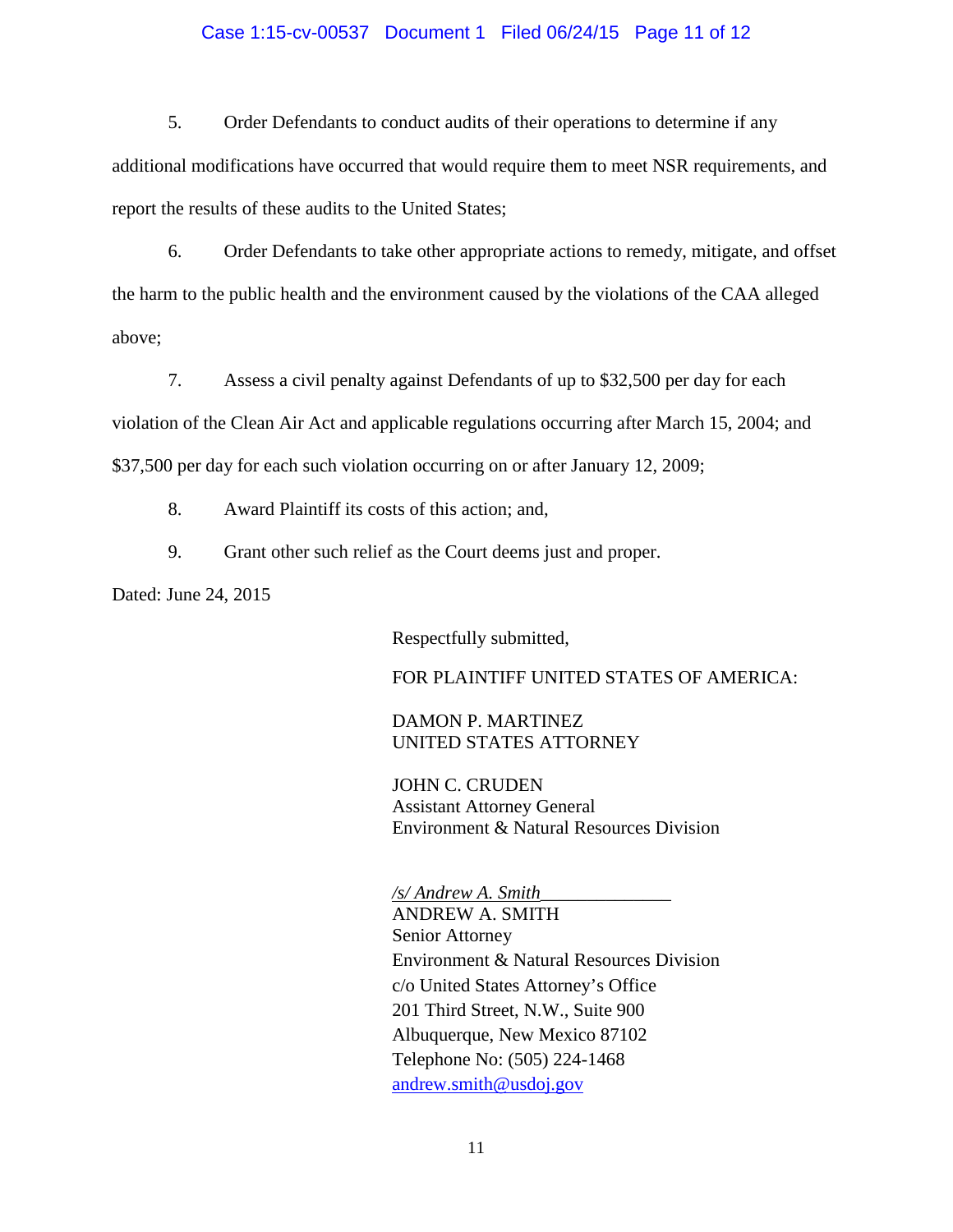# */s/ Jason A. Dunn*\_\_\_\_\_\_\_\_\_\_\_\_\_\_\_\_\_\_\_

JASON A. DUNN Senior Attorney Environmental Enforcement Section Environment & Natural Resources Division U.S. Department of Justice P.O. Box 7611 Washington, D.C. 20044-7611 Phone: (202) 514-1111 Facsimile: (202) 514-0097 [Jason.Dunn@usdoj.gov](mailto:Jason.Dunn@usdoj.gov)

OF COUNSEL:

SEEMA KAKADE Attorney-Advisor Air Enforcement Division Office of Enforcement and Compliance Assurance U.S. Environmental Protection Agency William J Clinton South 1200 Pennsylvania Avenue NW Washington, DC 20460

ALLAN ZABEL Chief, Air & Toxics Section II Office of Regional Counsel U.S. Environmental Protection Agency, Region 9 75 Hawthorne Street San Francisco, CA 94105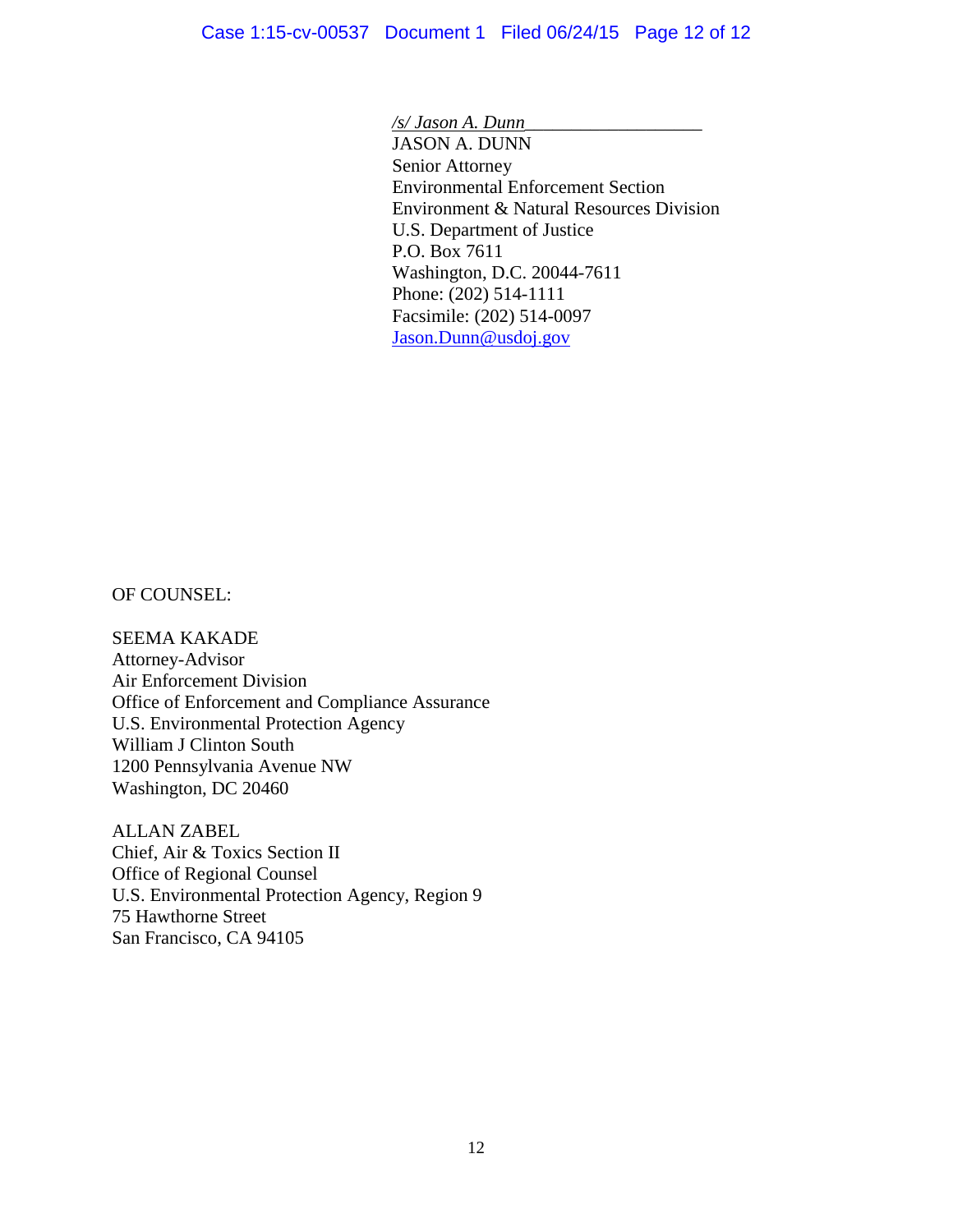# **IS 44** (Rev. 12/12) **Case 1:15-cv-0053<sup>7</sup> DOCUMER SHEE**<sup>06/24/15 Page 1 of 2</sup>

The JS 44 civil cover sheet and the information contained herein neither replace nor supplement the filing and service of pleadings or other papers as required by law, except as provided by local rules of court. This form,

| I. (a) PLAINTIFFS<br>United States of America<br>(b) County of Residence of First Listed Plaintiff<br>(EXCEPT IN U.S. PLAINTIFF CASES)                                                                                                                                                                                                                                                                                                                                                                                                                                                                                                                            |                                                                                                                                                                                                                                                                                                                                                                                                                                                                                                                                                                                                                                                 |                                                                                                                                                                                                                                                                                                                                                                                                                                                                                                                                                                                                                                                                                                                                            |                        | <b>DEFENDANTS</b><br>Arizona Public Service Co.; El Paso Electric Co.; Public Service Co. of<br>New Mexico; Salt River Project Agricultural Improvement & Power                                                                                                                                                                                                                                                             |                                                                                                                                                                                                                                                                                                                                                                                                                                                                       |                                                                                                                                                                                                                                                                                                                                                                                                                                                                                                                                                                                                                                                               |
|-------------------------------------------------------------------------------------------------------------------------------------------------------------------------------------------------------------------------------------------------------------------------------------------------------------------------------------------------------------------------------------------------------------------------------------------------------------------------------------------------------------------------------------------------------------------------------------------------------------------------------------------------------------------|-------------------------------------------------------------------------------------------------------------------------------------------------------------------------------------------------------------------------------------------------------------------------------------------------------------------------------------------------------------------------------------------------------------------------------------------------------------------------------------------------------------------------------------------------------------------------------------------------------------------------------------------------|--------------------------------------------------------------------------------------------------------------------------------------------------------------------------------------------------------------------------------------------------------------------------------------------------------------------------------------------------------------------------------------------------------------------------------------------------------------------------------------------------------------------------------------------------------------------------------------------------------------------------------------------------------------------------------------------------------------------------------------------|------------------------|-----------------------------------------------------------------------------------------------------------------------------------------------------------------------------------------------------------------------------------------------------------------------------------------------------------------------------------------------------------------------------------------------------------------------------|-----------------------------------------------------------------------------------------------------------------------------------------------------------------------------------------------------------------------------------------------------------------------------------------------------------------------------------------------------------------------------------------------------------------------------------------------------------------------|---------------------------------------------------------------------------------------------------------------------------------------------------------------------------------------------------------------------------------------------------------------------------------------------------------------------------------------------------------------------------------------------------------------------------------------------------------------------------------------------------------------------------------------------------------------------------------------------------------------------------------------------------------------|
|                                                                                                                                                                                                                                                                                                                                                                                                                                                                                                                                                                                                                                                                   |                                                                                                                                                                                                                                                                                                                                                                                                                                                                                                                                                                                                                                                 |                                                                                                                                                                                                                                                                                                                                                                                                                                                                                                                                                                                                                                                                                                                                            |                        | District; Tucson Electric Power Co.; Southern California Edison<br>County of Residence of First Listed Defendant San Juan, New Mexico<br>(IN U.S. PLAINTIFF CASES ONLY)<br>IN LAND CONDEMNATION CASES, USE THE LOCATION OF<br>NOTE:<br>THE TRACT OF LAND INVOLVED.                                                                                                                                                          |                                                                                                                                                                                                                                                                                                                                                                                                                                                                       |                                                                                                                                                                                                                                                                                                                                                                                                                                                                                                                                                                                                                                                               |
| (c) Attorneys (Firm Name, Address, and Telephone Number)<br>Andrew A. Smith, U.S. DOJ, Environment & Natural Resources Division,<br>c/o United States Attorney's Office, 201 Third Street, N.W., Suite 900,<br>Albuquerque, New Mexico 87102 (505) 224-1468                                                                                                                                                                                                                                                                                                                                                                                                       |                                                                                                                                                                                                                                                                                                                                                                                                                                                                                                                                                                                                                                                 |                                                                                                                                                                                                                                                                                                                                                                                                                                                                                                                                                                                                                                                                                                                                            |                        | Attorneys (If Known)                                                                                                                                                                                                                                                                                                                                                                                                        | Makram Jaber, Hunton & Williams, 2200 Pennsylvania Ave. NW,<br>Washington, DC 20037 (202) 955-1500; Patrick Traylor, Hogan<br>Lovells, 555 Thirteenth St. NW, Wash. DC 20004 (202) 637-6866                                                                                                                                                                                                                                                                           |                                                                                                                                                                                                                                                                                                                                                                                                                                                                                                                                                                                                                                                               |
| <b>II. BASIS OF JURISDICTION</b> (Place an "X" in One Box Only)                                                                                                                                                                                                                                                                                                                                                                                                                                                                                                                                                                                                   |                                                                                                                                                                                                                                                                                                                                                                                                                                                                                                                                                                                                                                                 |                                                                                                                                                                                                                                                                                                                                                                                                                                                                                                                                                                                                                                                                                                                                            |                        |                                                                                                                                                                                                                                                                                                                                                                                                                             |                                                                                                                                                                                                                                                                                                                                                                                                                                                                       | <b>III. CITIZENSHIP OF PRINCIPAL PARTIES</b> (Place an "X" in One Box for Plaintiff                                                                                                                                                                                                                                                                                                                                                                                                                                                                                                                                                                           |
| $\mathbf{\boxtimes}$ 1 U.S. Government<br>Plaintiff                                                                                                                                                                                                                                                                                                                                                                                                                                                                                                                                                                                                               | <b>3</b> Federal Question<br>(U.S. Government Not a Party)                                                                                                                                                                                                                                                                                                                                                                                                                                                                                                                                                                                      |                                                                                                                                                                                                                                                                                                                                                                                                                                                                                                                                                                                                                                                                                                                                            |                        | (For Diversity Cases Only)<br>Citizen of This State                                                                                                                                                                                                                                                                                                                                                                         | <b>DEF</b><br>PTF<br>$\Box$ 1<br>$\Box$ 1<br>Incorporated or Principal Place<br>of Business In This State                                                                                                                                                                                                                                                                                                                                                             | and One Box for Defendant)<br>PTF<br><b>DEF</b><br>$\Box$ 4<br>$\Box$ 4                                                                                                                                                                                                                                                                                                                                                                                                                                                                                                                                                                                       |
| $\Box$ 2 U.S. Government<br>Defendant                                                                                                                                                                                                                                                                                                                                                                                                                                                                                                                                                                                                                             | $\Box$ 4 Diversity                                                                                                                                                                                                                                                                                                                                                                                                                                                                                                                                                                                                                              | (Indicate Citizenship of Parties in Item III)                                                                                                                                                                                                                                                                                                                                                                                                                                                                                                                                                                                                                                                                                              |                        | Citizen of Another State                                                                                                                                                                                                                                                                                                                                                                                                    | $\Box$ 2<br>$\Box$ 2 Incorporated <i>and</i> Principal Place<br>of Business In Another State                                                                                                                                                                                                                                                                                                                                                                          | $\Box$ 5<br>$\Box$ 5                                                                                                                                                                                                                                                                                                                                                                                                                                                                                                                                                                                                                                          |
|                                                                                                                                                                                                                                                                                                                                                                                                                                                                                                                                                                                                                                                                   |                                                                                                                                                                                                                                                                                                                                                                                                                                                                                                                                                                                                                                                 |                                                                                                                                                                                                                                                                                                                                                                                                                                                                                                                                                                                                                                                                                                                                            |                        | Citizen or Subject of a<br>Foreign Country                                                                                                                                                                                                                                                                                                                                                                                  | $\Box$ 3 Foreign Nation<br>$\Box$ 3                                                                                                                                                                                                                                                                                                                                                                                                                                   | $\Box$ 6<br>$\Box$ 6                                                                                                                                                                                                                                                                                                                                                                                                                                                                                                                                                                                                                                          |
| <b>IV. NATURE OF SUIT</b> (Place an "X" in One Box Only)                                                                                                                                                                                                                                                                                                                                                                                                                                                                                                                                                                                                          |                                                                                                                                                                                                                                                                                                                                                                                                                                                                                                                                                                                                                                                 |                                                                                                                                                                                                                                                                                                                                                                                                                                                                                                                                                                                                                                                                                                                                            |                        |                                                                                                                                                                                                                                                                                                                                                                                                                             |                                                                                                                                                                                                                                                                                                                                                                                                                                                                       |                                                                                                                                                                                                                                                                                                                                                                                                                                                                                                                                                                                                                                                               |
| <b>CONTRACT</b><br>$\Box$ 110 Insurance<br>$\Box$ 120 Marine<br>$\Box$ 130 Miller Act<br>$\Box$ 140 Negotiable Instrument<br>150 Recovery of Overpayment<br>& Enforcement of Judgment<br>151 Medicare Act<br>152 Recovery of Defaulted<br><b>Student Loans</b><br>(Excludes Veterans)<br>153 Recovery of Overpayment<br>of Veteran's Benefits<br>$\Box$ 160 Stockholders' Suits<br>190 Other Contract<br>195 Contract Product Liability<br>$\Box$ 196 Franchise<br><b>REAL PROPERTY</b><br>210 Land Condemnation<br>$\Box$ 220 Foreclosure<br>230 Rent Lease & Ejectment<br>$\Box$ 240 Torts to Land<br>245 Tort Product Liability<br>290 All Other Real Property | PERSONAL INJURY<br>$\Box$ 310 Airplane<br>315 Airplane Product<br>Liability<br>$\Box$ 320 Assault, Libel &<br>Slander<br>□ 330 Federal Employers'<br>Liability<br>340 Marine<br>345 Marine Product<br>Liability<br>□ 350 Motor Vehicle<br>355 Motor Vehicle<br><b>Product Liability</b><br>360 Other Personal<br>Injury<br>$\Box$ 362 Personal Injury -<br>Medical Malpractice<br><b>CIVIL RIGHTS</b><br>$\Box$ 440 Other Civil Rights<br>$\Box$ 441 Voting<br>$\Box$ 442 Employment<br>$\Box$ 443 Housing/<br>Accommodations<br>$\Box$ 445 Amer. w/Disabilities -<br>Employment<br>$\Box$ 446 Amer. w/Disabilities -<br>Other<br>448 Education | <b>TORTS</b><br>PERSONAL INJURY<br>$\Box$ 365 Personal Injury -<br>Product Liability<br>367 Health Care/<br>Pharmaceutical<br>Personal Injury<br>Product Liability<br>368 Asbestos Personal<br><b>Injury Product</b><br>Liability<br>PERSONAL PROPERTY   710 Fair Labor Standards<br>370 Other Fraud<br>$\Box$ 371 Truth in Lending<br>380 Other Personal<br>Property Damage<br>385 Property Damage<br>Product Liability<br><b>PRISONER PETITIONS</b><br><b>Habeas Corpus:</b><br>1 463 Alien Detainee<br>$\Box$ 510 Motions to Vacate<br>Sentence<br>530 General<br>535 Death Penalty<br>Other:<br>$\Box$ 540 Mandamus & Other<br>$\Box$ 550 Civil Rights<br>555 Prison Condition<br>560 Civil Detainee -<br>Conditions of<br>Confinement |                        | <b>FORFEITURE/PENALTY</b><br>□ 625 Drug Related Seizure<br>of Property 21 USC 881<br>$\Box$ 690 Other<br><b>LABOR</b><br>Act<br>720 Labor/Management<br>Relations<br>740 Railway Labor Act<br>751 Family and Medical<br>Leave Act<br>790 Other Labor Litigation<br>791 Employee Retirement<br>Income Security Act<br><b>IMMIGRATION</b><br>$\Box$ 462 Naturalization Application<br>$\Box$ 465 Other Immigration<br>Actions | <b>BANKRUPTCY</b><br>$\Box$ 422 Appeal 28 USC 158<br>423 Withdrawal<br>28 USC 157<br><b>PROPERTY RIGHTS</b><br>□ 820 Copyrights<br>□ 830 Patent<br>$\Box$ 840 Trademark<br><b>SOCIAL SECURITY</b><br>$\Box$ 861 HIA (1395ff)<br><b>1</b> 862 Black Lung (923)<br>$\Box$ 863 DIWC/DIWW (405(g))<br>□ 864 SSID Title XVI<br>$\Box$ 865 RSI (405(g))<br><b>FEDERAL TAX SUITS</b><br>□ 870 Taxes (U.S. Plaintiff<br>or Defendant)<br>□ 871 IRS-Third Party<br>26 USC 7609 | <b>OTHER STATUTES</b><br>375 False Claims Act<br>$\Box$ 400 State Reapportionment<br>$\Box$ 410 Antitrust<br>$\Box$ 430 Banks and Banking<br>450 Commerce<br>$\Box$ 460 Deportation<br>1 470 Racketeer Influenced and<br>Corrupt Organizations<br>480 Consumer Credit<br>490 Cable/Sat TV<br>□ 850 Securities/Commodities/<br>Exchange<br>□ 890 Other Statutory Actions<br>$\Box$ 891 Agricultural Acts<br>893 Environmental Matters<br>$\Box$ 895 Freedom of Information<br>Act<br>$\Box$ 896 Arbitration<br>1 899 Administrative Procedure<br>Act/Review or Appeal of<br><b>Agency Decision</b><br>$\Box$ 950 Constitutionality of<br><b>State Statutes</b> |
| <b>V. ORIGIN</b> (Place an "X" in One Box Only)<br>$\boxtimes$ 1 Original<br>Proceeding                                                                                                                                                                                                                                                                                                                                                                                                                                                                                                                                                                           | $\square$ 2 Removed from<br>$\Box$ 3<br><b>State Court</b>                                                                                                                                                                                                                                                                                                                                                                                                                                                                                                                                                                                      | Remanded from<br>Appellate Court                                                                                                                                                                                                                                                                                                                                                                                                                                                                                                                                                                                                                                                                                                           | $\Box$ 4 Reinstated or | $\Box$ 5 Transferred from<br>Reopened<br>(specify)                                                                                                                                                                                                                                                                                                                                                                          | $\Box$ 6 Multidistrict<br>Another District<br>Litigation                                                                                                                                                                                                                                                                                                                                                                                                              |                                                                                                                                                                                                                                                                                                                                                                                                                                                                                                                                                                                                                                                               |
| VI. CAUSE OF ACTION                                                                                                                                                                                                                                                                                                                                                                                                                                                                                                                                                                                                                                               | Brief description of cause:                                                                                                                                                                                                                                                                                                                                                                                                                                                                                                                                                                                                                     | Section 113(b) of the Clean Air Act, 42 U.S.C. 7413<br>Clean Air Act injunctive relief and civil penalties                                                                                                                                                                                                                                                                                                                                                                                                                                                                                                                                                                                                                                 |                        | Cite the U.S. Civil Statute under which you are filing (Do not cite jurisdictional statutes unless diversity):                                                                                                                                                                                                                                                                                                              |                                                                                                                                                                                                                                                                                                                                                                                                                                                                       |                                                                                                                                                                                                                                                                                                                                                                                                                                                                                                                                                                                                                                                               |
| VII. REQUESTED IN<br><b>COMPLAINT:</b>                                                                                                                                                                                                                                                                                                                                                                                                                                                                                                                                                                                                                            | UNDER RULE 23, F.R.Cv.P.                                                                                                                                                                                                                                                                                                                                                                                                                                                                                                                                                                                                                        | <b>I</b> CHECK IF THIS IS A CLASS ACTION                                                                                                                                                                                                                                                                                                                                                                                                                                                                                                                                                                                                                                                                                                   |                        | <b>DEMAND</b> \$                                                                                                                                                                                                                                                                                                                                                                                                            | <b>JURY DEMAND:</b>                                                                                                                                                                                                                                                                                                                                                                                                                                                   | CHECK YES only if demanded in complaint:<br>$\boxtimes$ No<br>$\Box$ Yes                                                                                                                                                                                                                                                                                                                                                                                                                                                                                                                                                                                      |
| VIII. RELATED CASE(S)<br>IF ANY                                                                                                                                                                                                                                                                                                                                                                                                                                                                                                                                                                                                                                   | (See instructions):                                                                                                                                                                                                                                                                                                                                                                                                                                                                                                                                                                                                                             | JUDGE Browning                                                                                                                                                                                                                                                                                                                                                                                                                                                                                                                                                                                                                                                                                                                             |                        |                                                                                                                                                                                                                                                                                                                                                                                                                             | DOCKET NUMBER 1:11-cv-00889-JB-SCY                                                                                                                                                                                                                                                                                                                                                                                                                                    |                                                                                                                                                                                                                                                                                                                                                                                                                                                                                                                                                                                                                                                               |
| <b>DATE</b><br>06/24/2015<br><b>FOR OFFICE USE ONLY</b>                                                                                                                                                                                                                                                                                                                                                                                                                                                                                                                                                                                                           |                                                                                                                                                                                                                                                                                                                                                                                                                                                                                                                                                                                                                                                 | SIGNATURE OF ATTORNEY OF RECORD<br>/s/ Andrew Smith                                                                                                                                                                                                                                                                                                                                                                                                                                                                                                                                                                                                                                                                                        |                        |                                                                                                                                                                                                                                                                                                                                                                                                                             |                                                                                                                                                                                                                                                                                                                                                                                                                                                                       |                                                                                                                                                                                                                                                                                                                                                                                                                                                                                                                                                                                                                                                               |
| <b>RECEIPT#</b>                                                                                                                                                                                                                                                                                                                                                                                                                                                                                                                                                                                                                                                   | <b>AMOUNT</b>                                                                                                                                                                                                                                                                                                                                                                                                                                                                                                                                                                                                                                   | <b>APPLYING IFP</b>                                                                                                                                                                                                                                                                                                                                                                                                                                                                                                                                                                                                                                                                                                                        |                        | <b>JUDGE</b>                                                                                                                                                                                                                                                                                                                                                                                                                | MAG. JUDGE                                                                                                                                                                                                                                                                                                                                                                                                                                                            |                                                                                                                                                                                                                                                                                                                                                                                                                                                                                                                                                                                                                                                               |
| <b>Print</b>                                                                                                                                                                                                                                                                                                                                                                                                                                                                                                                                                                                                                                                      | <b>Save As</b>                                                                                                                                                                                                                                                                                                                                                                                                                                                                                                                                                                                                                                  |                                                                                                                                                                                                                                                                                                                                                                                                                                                                                                                                                                                                                                                                                                                                            |                        |                                                                                                                                                                                                                                                                                                                                                                                                                             |                                                                                                                                                                                                                                                                                                                                                                                                                                                                       | <b>Reset</b>                                                                                                                                                                                                                                                                                                                                                                                                                                                                                                                                                                                                                                                  |